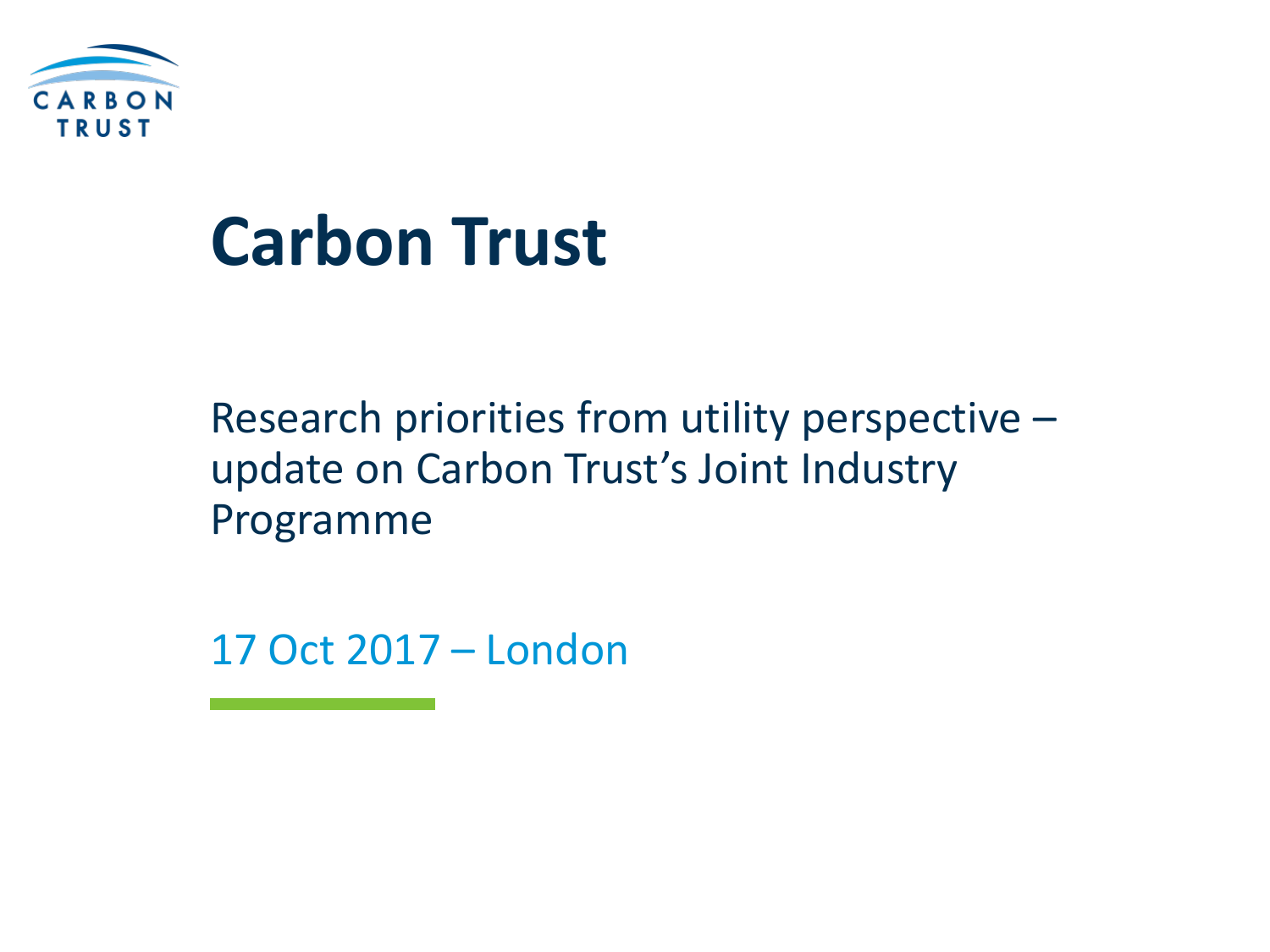

- **1. Carbon Trust introduction**
- **2. Offshore Wind Accelerator**
- **3. Floating Wind JIP**
- **4. ORJIP**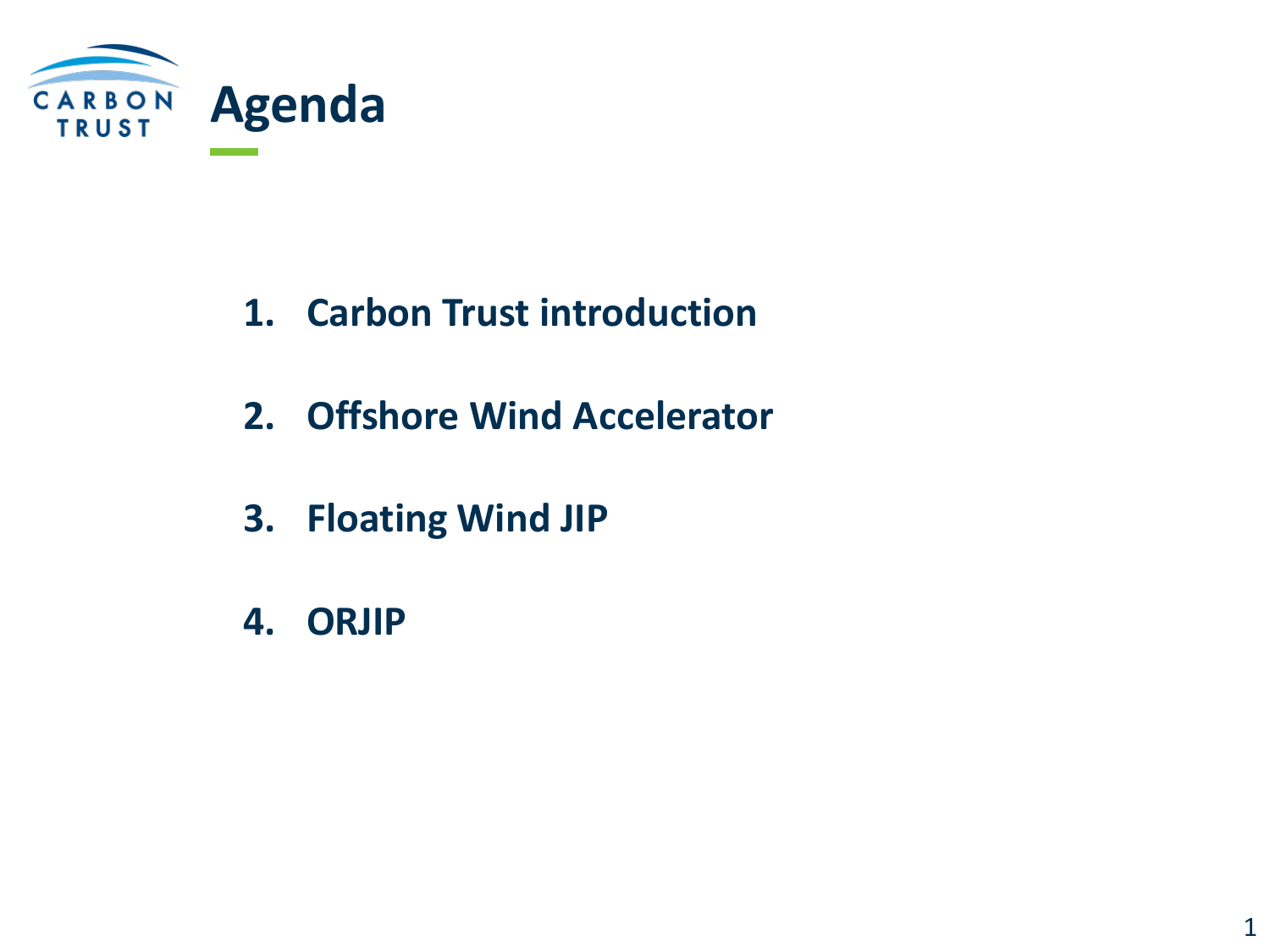

1

## Introduction **Carbon Trust**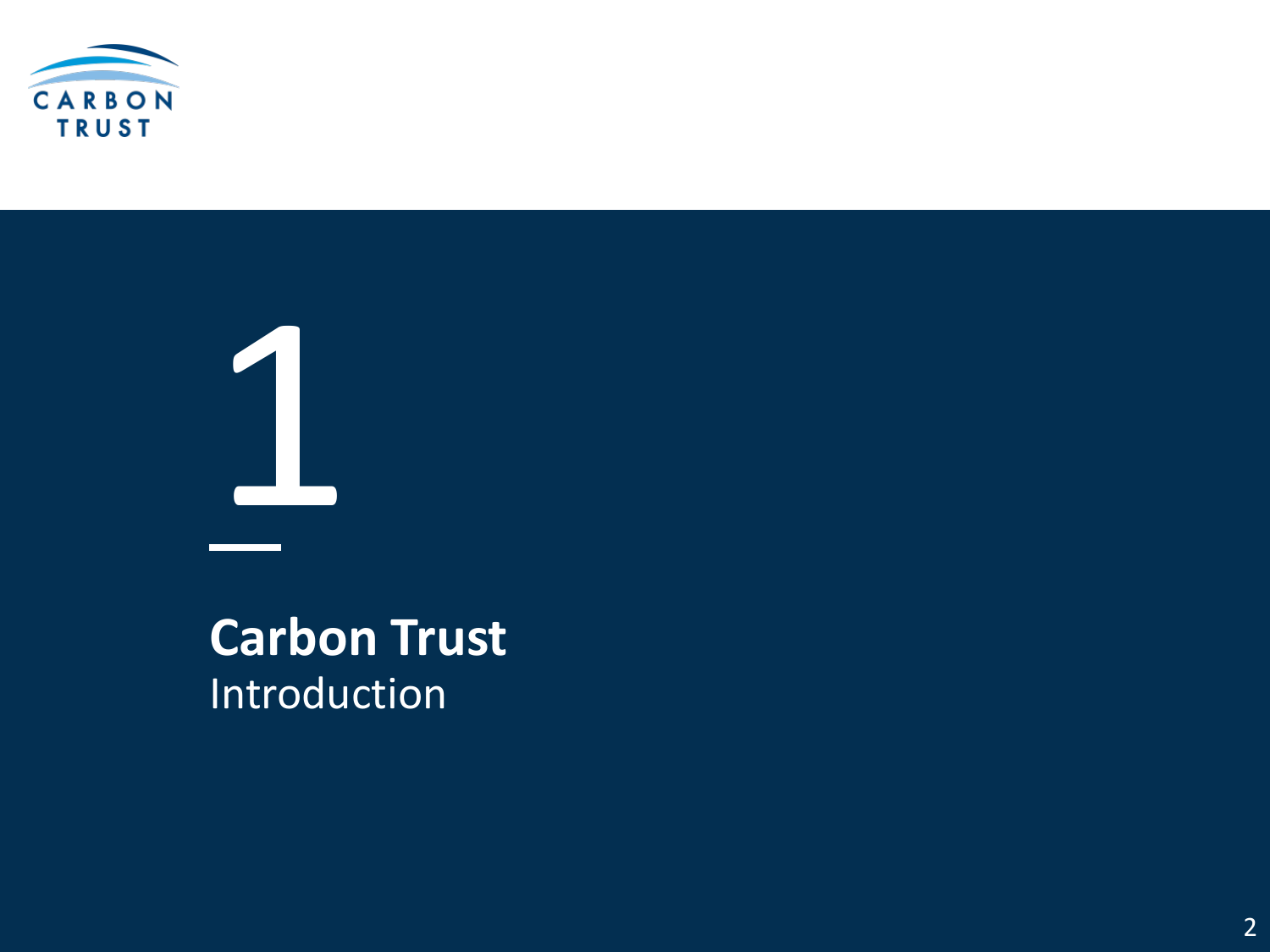

### We help leading organisations worldwide contribute to and benefit from a more sustainable future.



We do it with **independence**, **impartiality** and **no own economic interest.**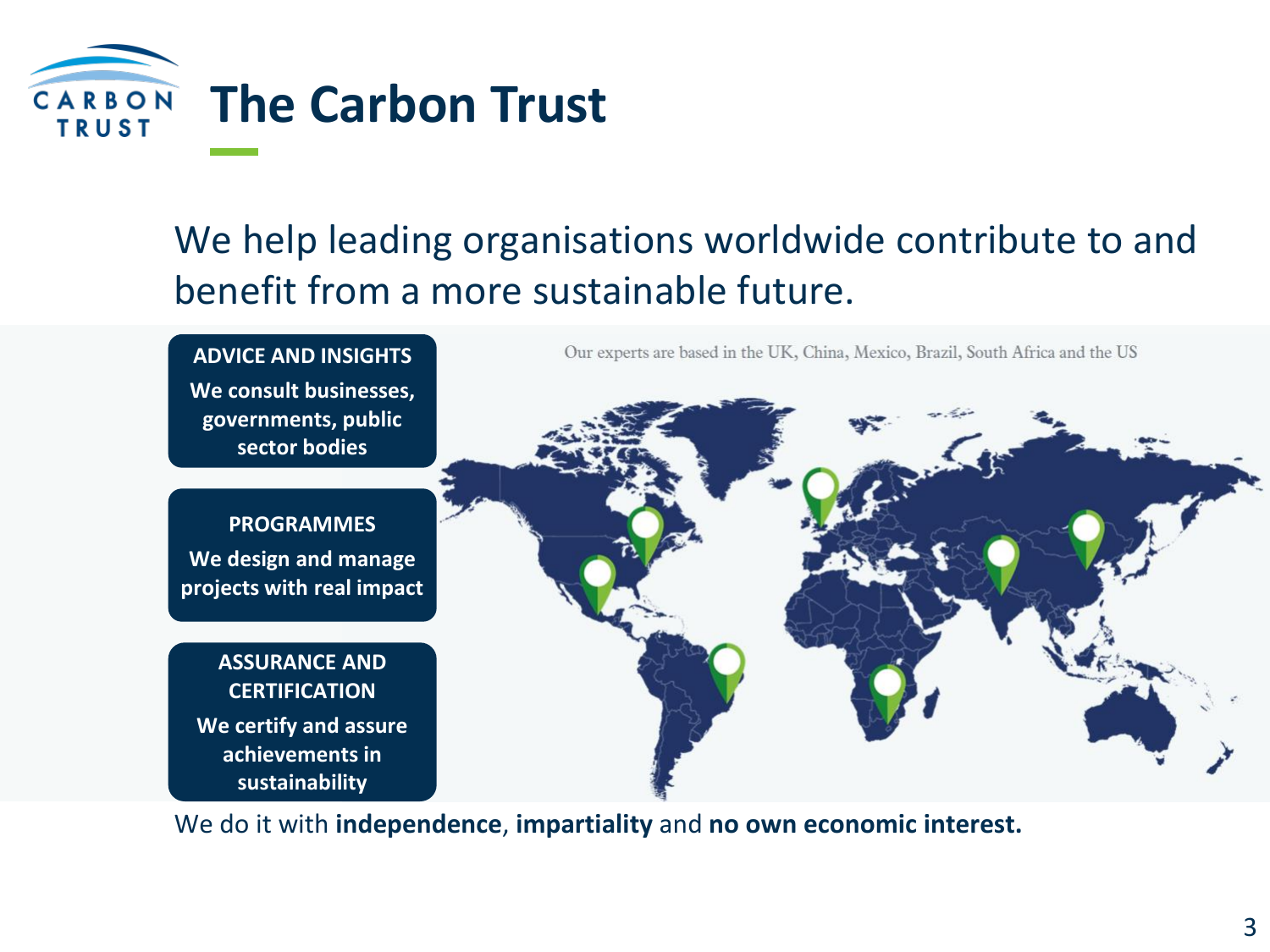

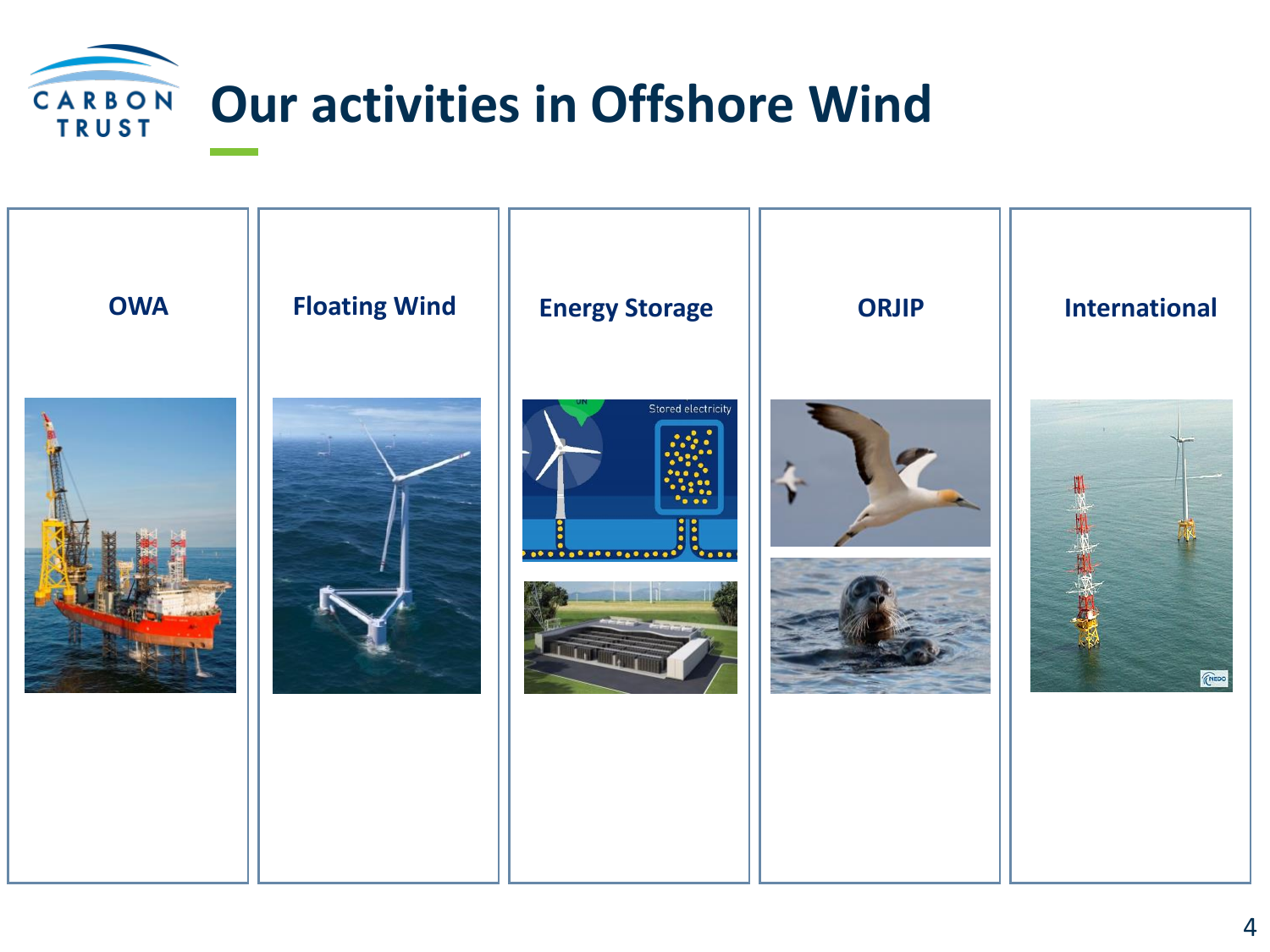

**OWA**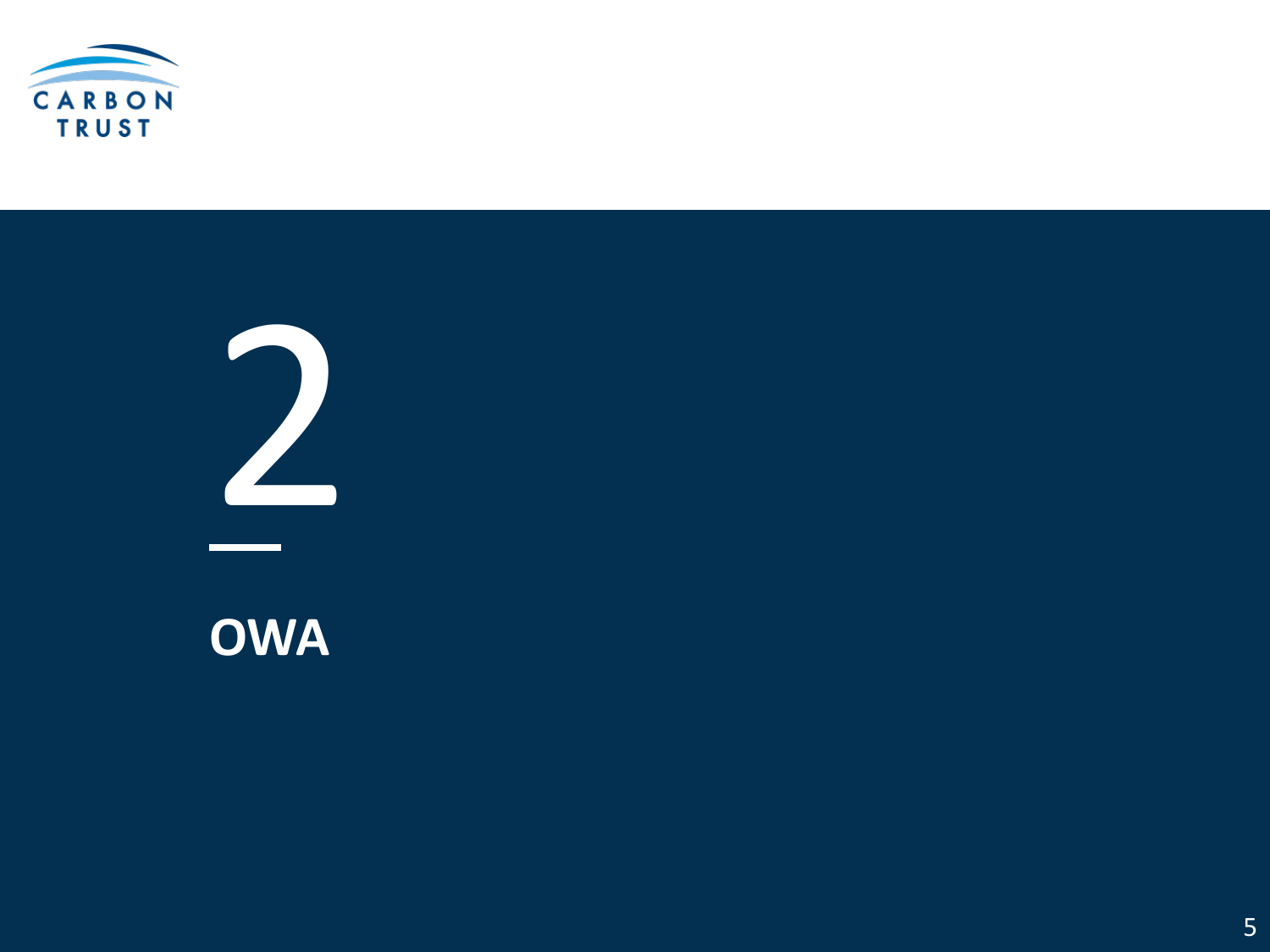

- The OWA is centred in five research areas, with technology de-risking and cost reduction being the main objective.
- Partnership with 9 developers involved in over % of all operating offshore wind farms in Europe
- Promotes the engagement of industry designers, innovators, consultants and specialists







**Access Cable Installation Electrical Systems Foundations Wakes and Wind** 





**Resource**

**A Technical Working Group (TWG) develops the R&D work in each research area**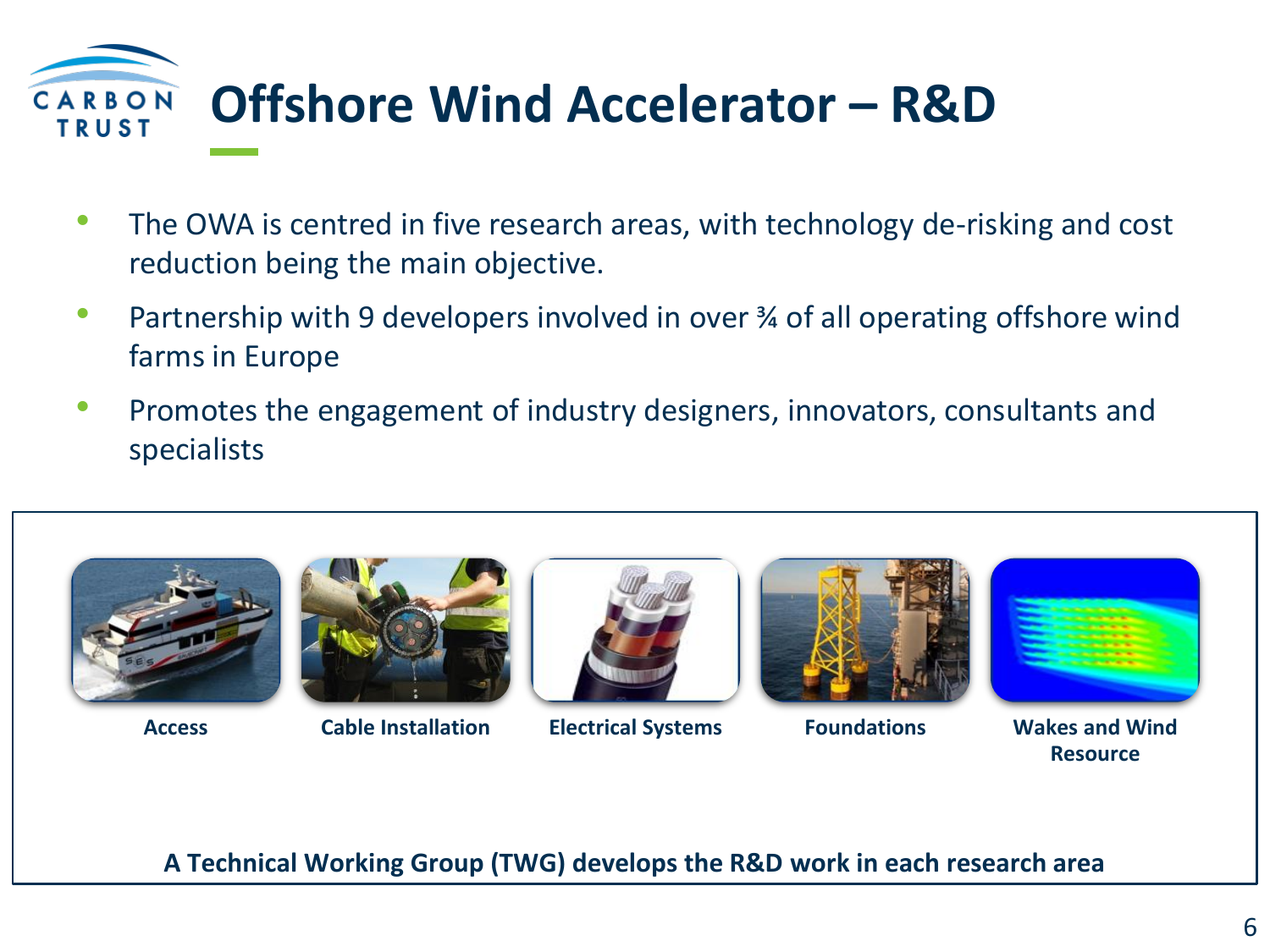



**Access**



**Cable Installation**



**Electrical Systems**

- Focus on the challenge of getting wind farm technicians from shore to their place of work, the offshore wind turbine
- Supporting new Vessel and Access systems in order to improve accessibility and turbine availability
- Research undertaken to better understand wind farm vessel performance
- Cable failure: need to understand what is causing them and whether cables already in the water are all at risk/future cables
- Higher voltage cables. Do we need bigger than 66kV with bigger turbines?
- Harmonic stability of several WF's in the same area. Investigating variations in stability as new WF's are connected to the same onshore connection point.
- Determining the fault location in very long HVAC cables potential testing of cables pre-energisation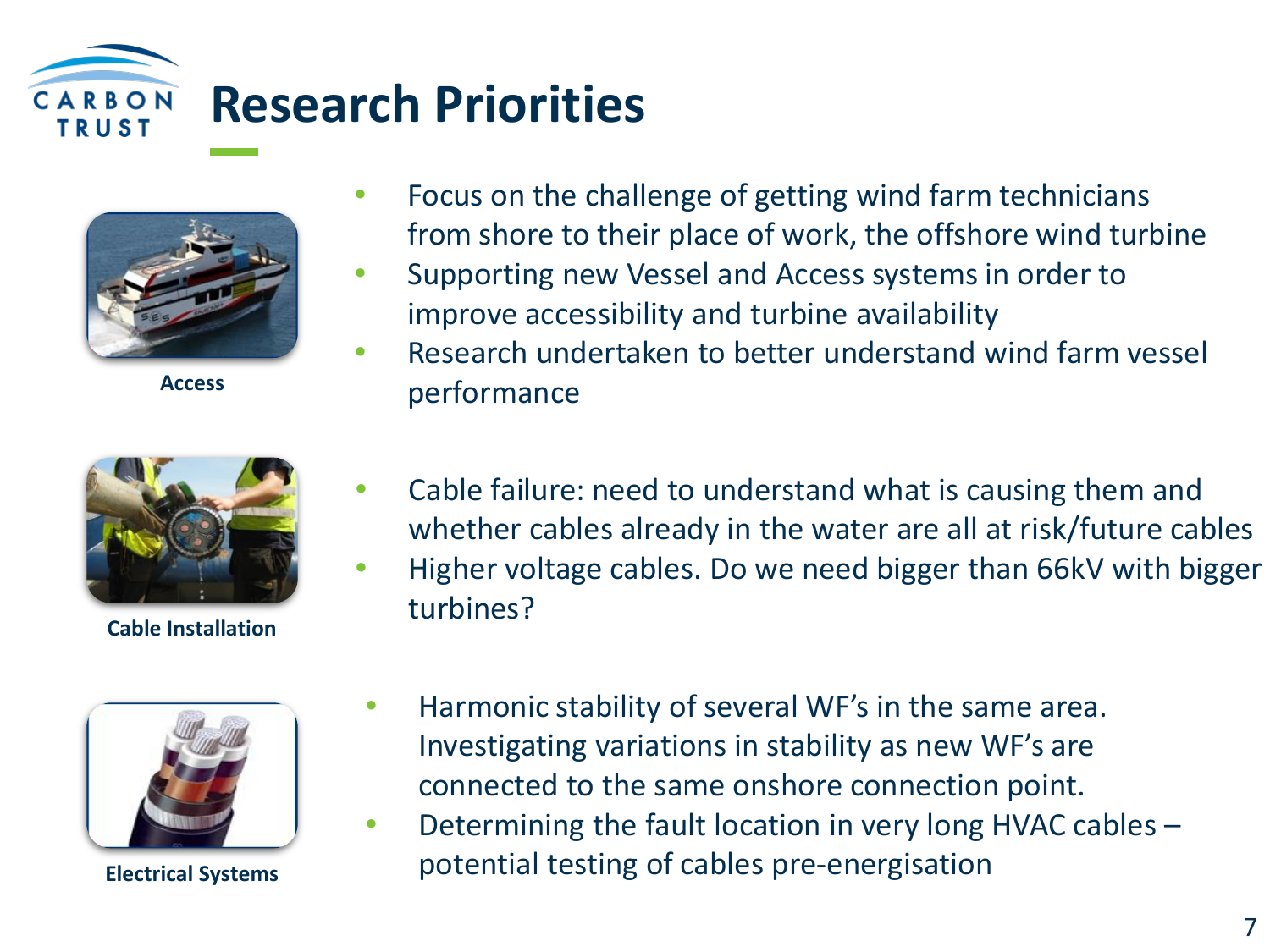



**Foundations**

- Corrosion issues with aging assets particularly monopiles
- Inspection and access to welds and grouting in small spaces or hard to reach joins

**Wakes and Wind Resource**

- Uncertainty of LiDAR measurements increasing cost of capital
- Lower cost ways of measuring wind speeds & site assessments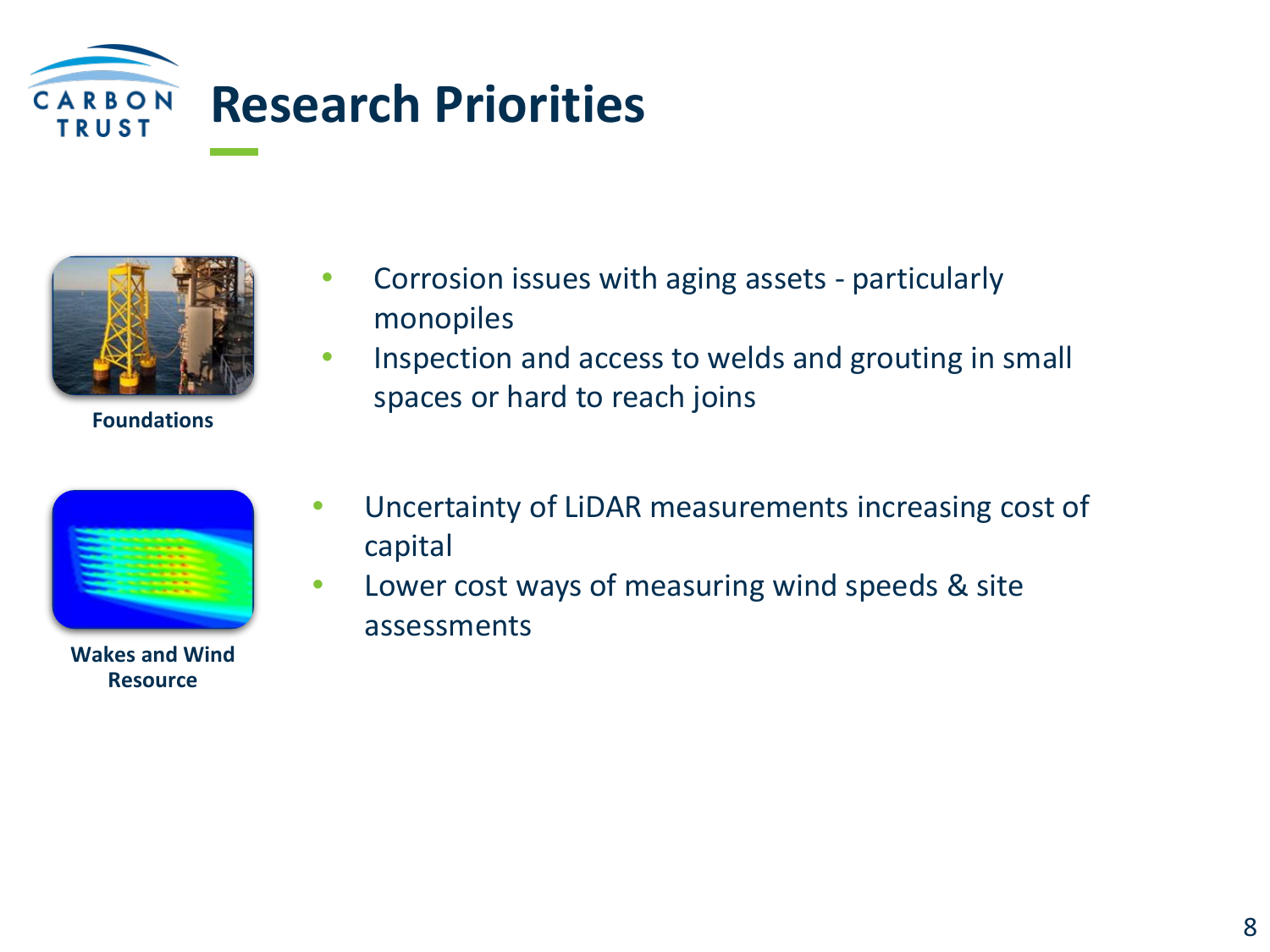

JaCo will revolutionise jacket node design and fabrication

UNIVERSAL FOUNDATION

Trial of suction bucket foundation



Government

# **PISA**

pile design is now the new industry standard unlocking massive savings

**BLUE PILOT** 

A 'gentle' hammer to make transition pieces obsolete and reduce noise emissions

9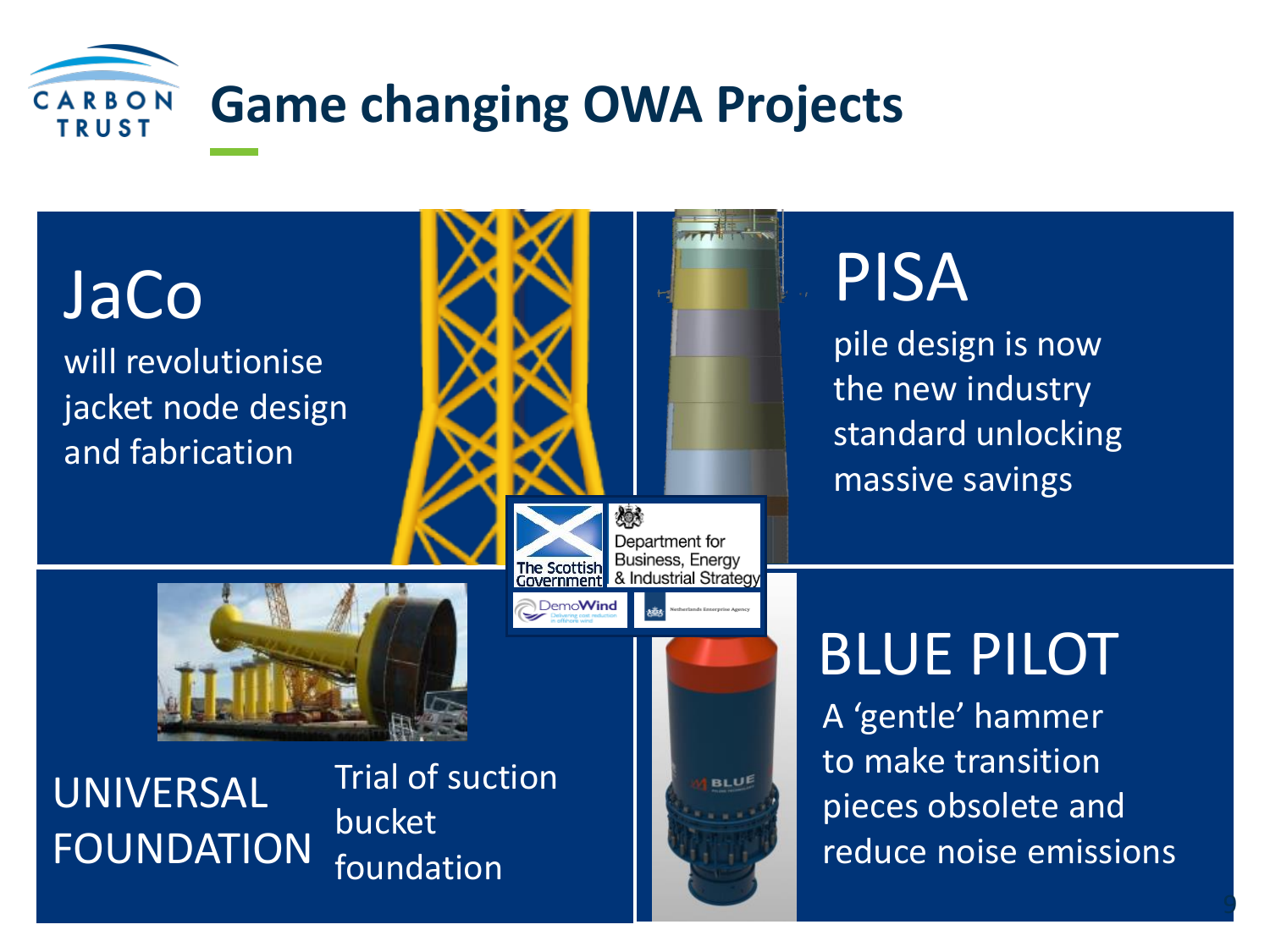

**Floating Wind**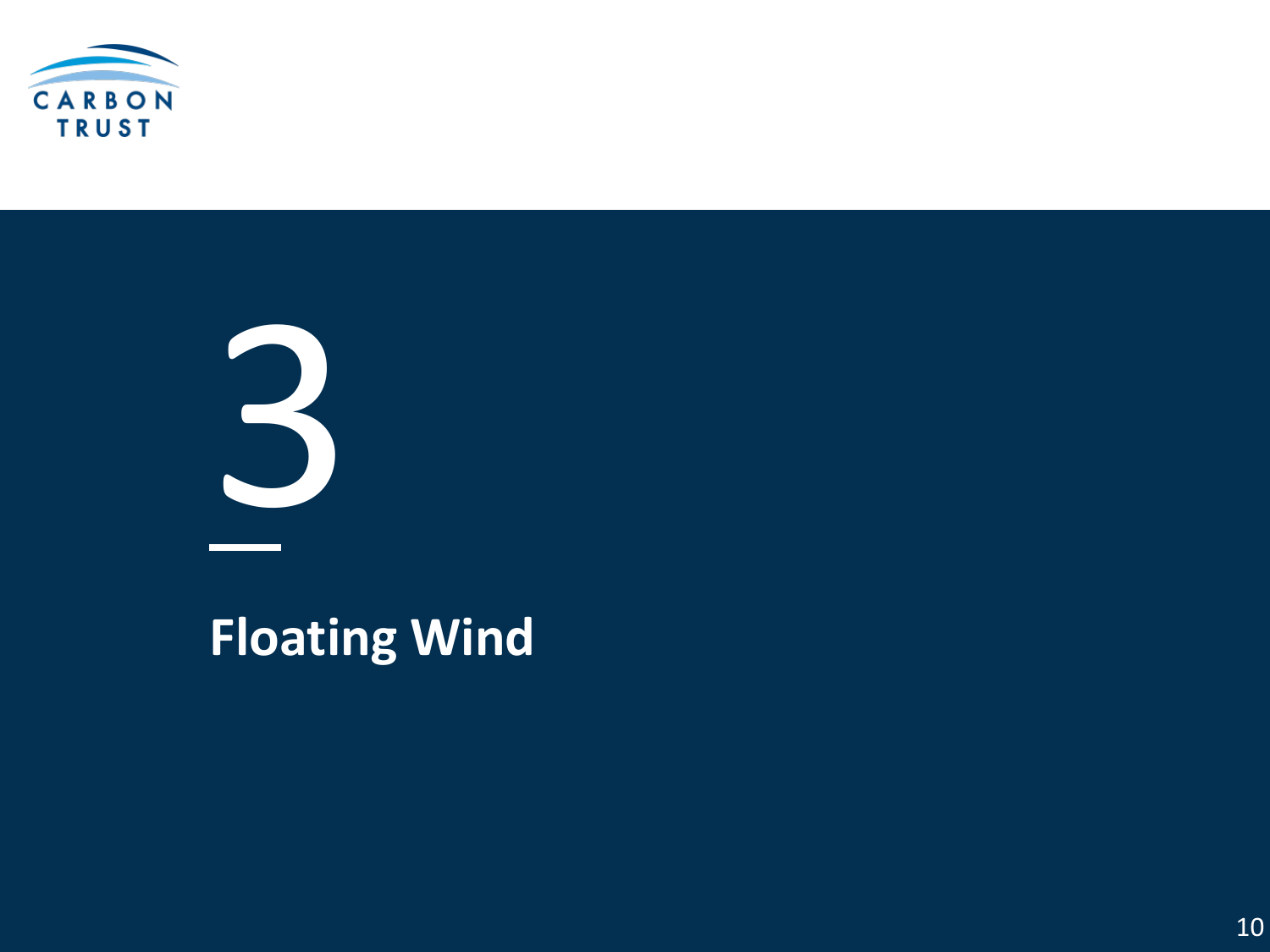

#### Focus on challenges for *large-scale commercial floating wind farms*



*New projects expected to launch later this year...*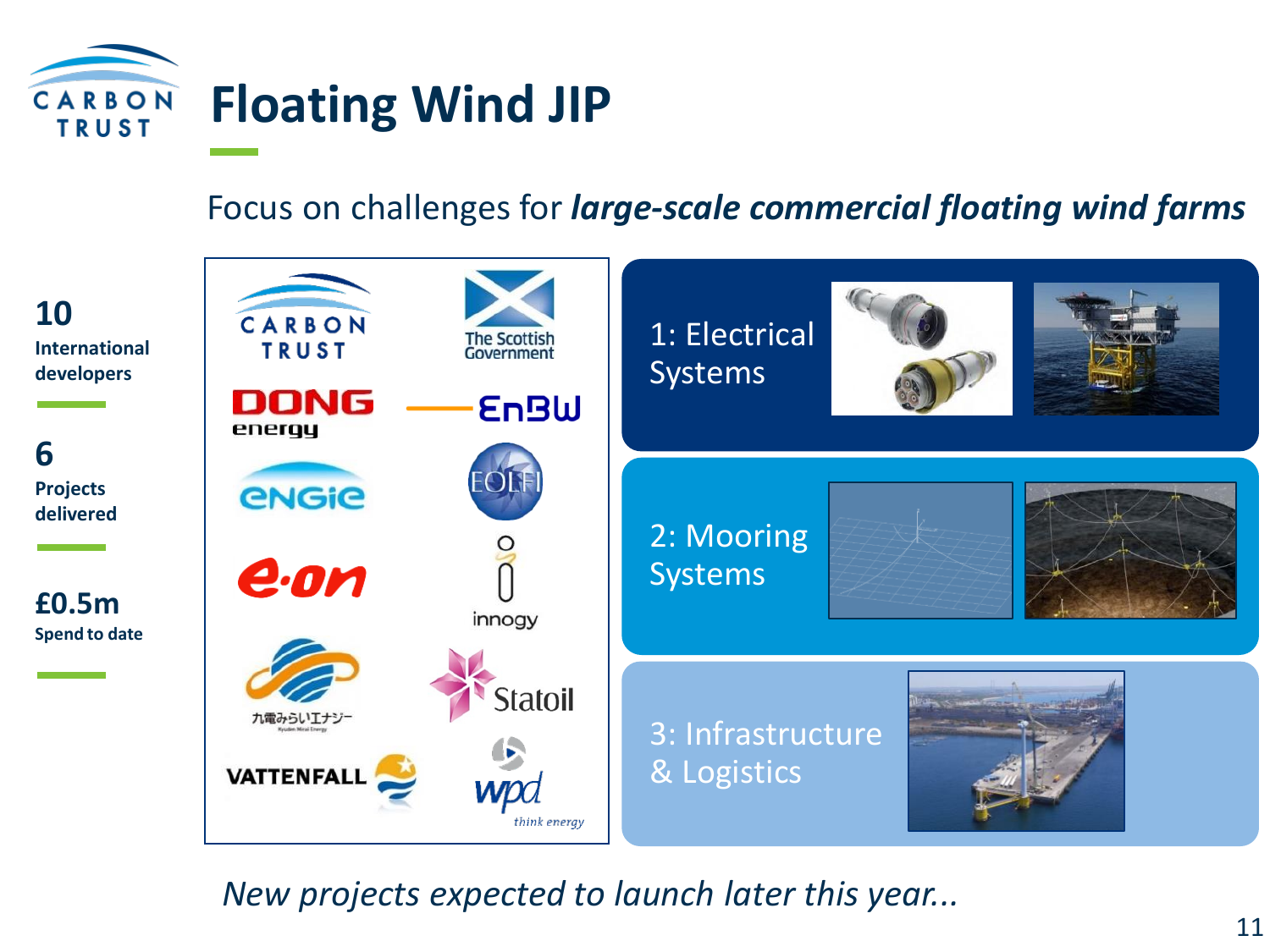

# **ORJIP**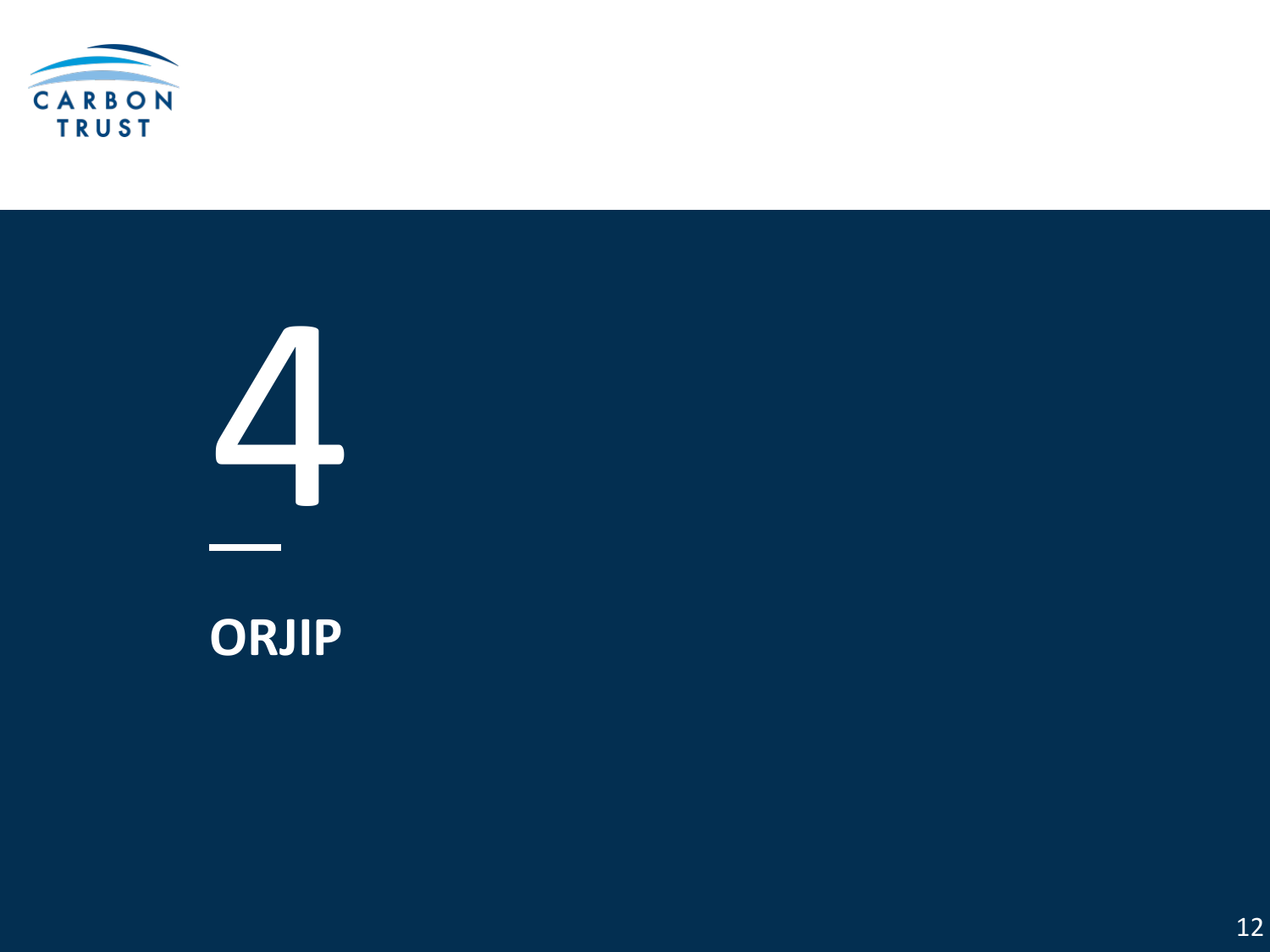#### **Offshore Renewable Joint Industry**  CARBON **Programme (ORJIP) TRUST**

**Objective:** Reduce consenting risk for offshore wind farms through funding research projects to better inform consenting authorities on the true environmental risk of offshore wind

#### **16**

**International developers**

- Consenting decisions often depend on the risk of environmental impact
- Due to a lack of empirical scientific data, consenting authorities can be cautious

#### **5 ORJIP Projects**

#### **Solution:**

• Collaborative joint industry programme, funding research projects, to better inform consenting authorities on the true environmental risks

**£2.5m Total spend**

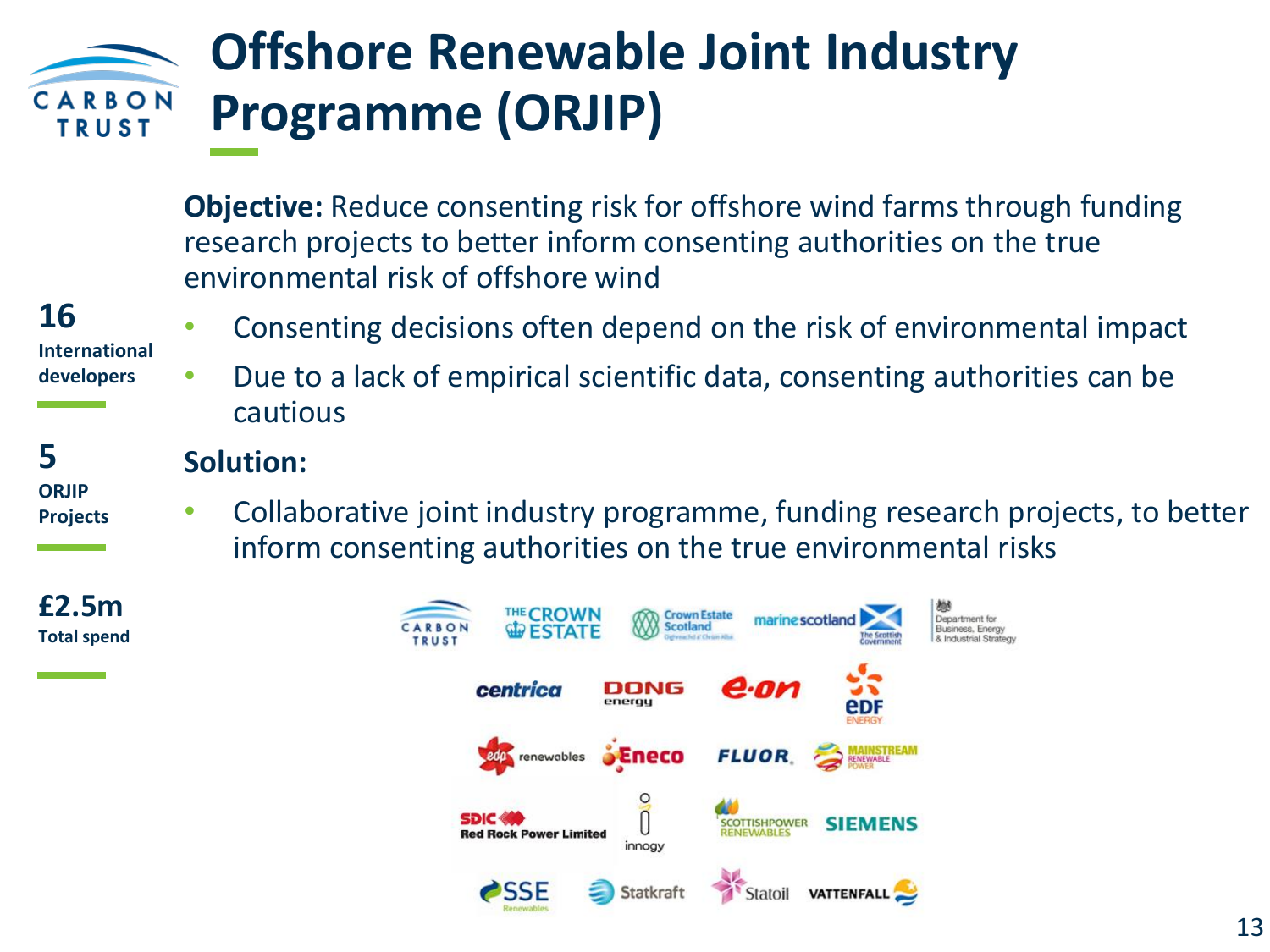

#### **Current key research projects:**

#### **Bird collision avoidance study**

- Understanding bird avoidance behaviour within and around a wind farm
- First study of its kind in the world
- Results in the next 6 months

#### **Acoustic deterrent devices**

- Understanding the efficacy of devices that deter marine mammals from construction zones
- Fieldwork in Iceland
- Results of the latest phase in the next 2 months

#### **Piling affects on Herring**

• Defining fish spawning populations and areas to determine the impact of piling on fish populations and looking at consent restrictions